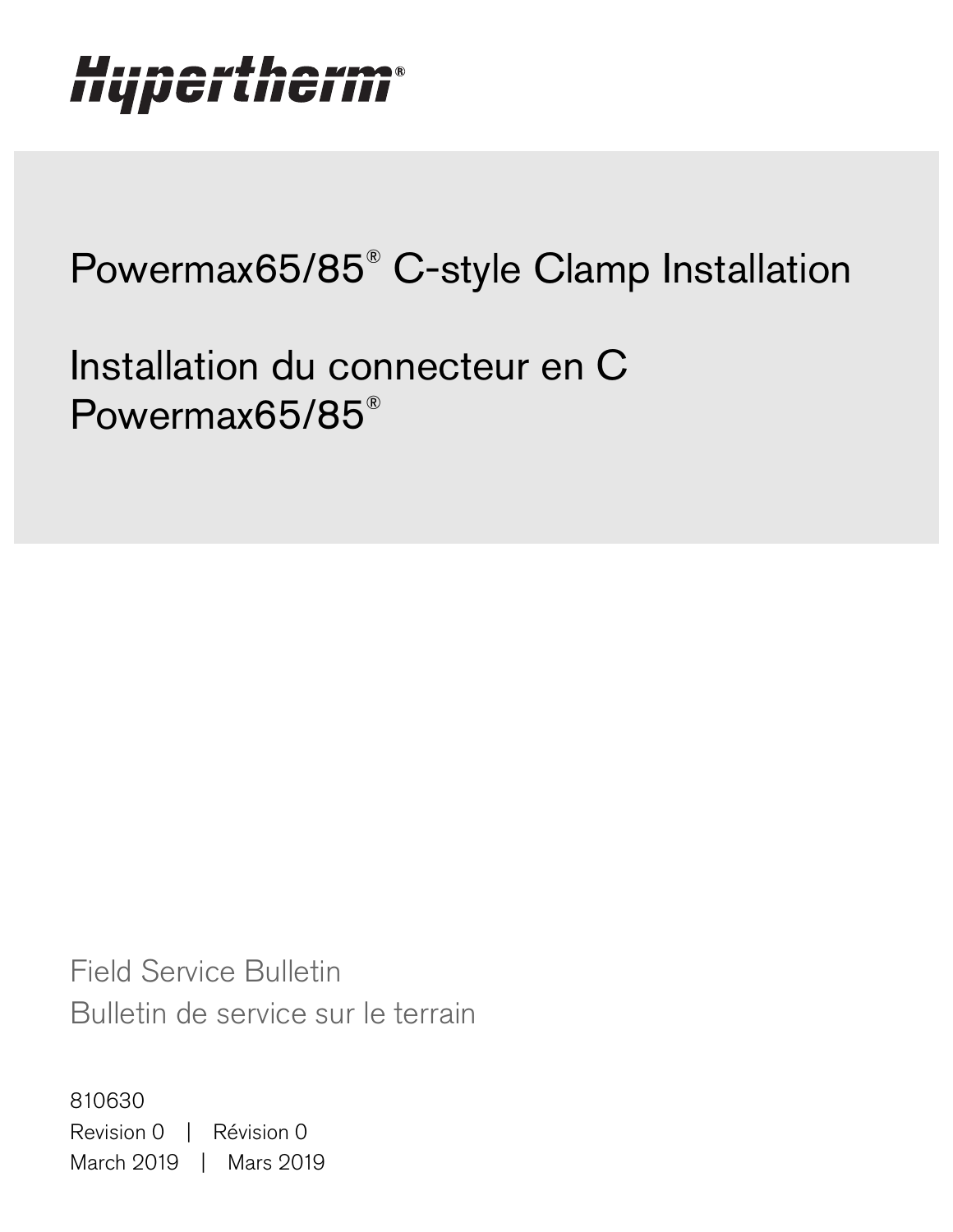### Hypertherm, Inc.

Etna Road, P.O. Box 5010 Hanover, NH 03755 USA 603-643-3441 Tel (Main Office) 603-643-5352 Fax (All Departments) info@hypertherm.com (Main Office Email)

800-643-9878 Tel (Technical Service) technical.service@hypertherm.com (Technical Service Email)

800-737-2978 Tel (Customer Service) customer.service@hypertherm.com (Customer Service Email) 866-643-7711 Tel (Return Materials Authorization)

877-371-2876 Fax (Return Materials Authorization) return.materials@hypertherm.com (RMA email)

### Hypertherm México, S.A. de C.V.

Avenida Toluca No. 444, Anexo 1, Colonia Olivar de los Padres Delegación Álvaro Obregón México, D.F. C.P. 01780 52 55 5681 8109 Tel 52 55 5683 2127 Fax Soporte.Tecnico@hypertherm.com (Technical Service Email)

### Hypertherm Plasmatechnik GmbH

Sophie-Scholl-Platz 5 63452 Hanau **Germany** 00 800 33 24 97 37 Tel 00 800 49 73 73 29 Fax

### 31 (0) 165 596900 Tel (Technical Service)

00 800 4973 7843 Tel (Technical Service) technicalservice.emea@hypertherm.com (Technical Service Email)

### Hypertherm (Singapore) Pte Ltd.

82 Genting Lane Media Centre Annexe Block #A01-01 Singapore 349567, Republic of Singapore 65 6841 2489 Tel 65 6841 2490 Fax Marketing.asia@hypertherm.com (Marketing Email) TechSupportAPAC@hypertherm.com (Technical Service Email)

### Hypertherm Japan Ltd.

Level 9, Edobori Center Building 2-1-1 Edobori, Nishi-ku Osaka 550-0002 Japan 81 6 6225 1183 Tel 81 6 6225 1184 Fax HTJapan.info@hypertherm.com (Main Office Email) TechSupportAPAC@hypertherm.com (Technical Service Email)

### Hypertherm Europe B.V.

Vaartveld 9, 4704 SE Roosendaal, Nederland 31 165 596907 Tel 31 165 596901 Fax 31 165 596908 Tel (Marketing)

31 (0) 165 596900 Tel (Technical Service) 00 800 4973 7843 Tel (Technical Service)

technicalservice.emea@hypertherm.com (Technical Service Email)

#### Hypertherm (Shanghai) Trading Co., Ltd.

B301, 495 ShangZhong Road Shanghai, 200231 PR China 86-21-80231122 Tel 86-21-80231120 Fax

86-21-80231128 Tel (Technical Service)

techsupport.china@hypertherm.com (Technical Service Email)

### South America & Central America: Hypertherm Brasil Ltda.

Rua Bras Cubas, 231 – Jardim Maia Guarulhos, SP – Brasil CEP 07115-030 55 11 2409 2636 Tel tecnico.sa@hypertherm.com (Technical Service Email)

### Hypertherm Korea Branch

#3904. APEC-ro 17. Heaundae-gu. Busan. Korea 48060 82 (0)51 747 0358 Tel 82 (0)51 701 0358 Fax Marketing.korea@hypertherm.com (Marketing Email) TechSupportAPAC@hypertherm.com (Technical Service Email)

### Hypertherm Pty Limited

GPO Box 4836 Sydney NSW 2001, Australia 61 (0) 437 606 995 Tel 61 7 3219 9010 Fax au.sales@Hypertherm.com (Main Office Email) TechSupportAPAC@hypertherm.com (Technical Service Email)

### Hypertherm (India) Thermal Cutting Pvt. Ltd

A-18 / B-1 Extension, Mohan Co-Operative Industrial Estate, Mathura Road, New Delhi 110044, India 91-11-40521201/ 2/ 3 Tel 91-11 40521204 Fax HTIndia.info@hypertherm.com (Main Office Email) TechSupportAPAC@hypertherm.com (Technical Service Email)

© 2019 Hypertherm, Inc. All rights reserved. Tous droits réservés.

Powermax and Hypertherm are trademarks of Hypertherm, Inc. and may be registered in the United States and/or other countries. All other trademarks are the property of their respective holders.

[Environmental stewardship is one of Hypertherm's core values, and it is critical to our success and our customers' success. We are striving to reduce the environmental](https://www.hypertherm.com/environment)  impact of everything we do. For more information: www.hypertherm.com/environment.

Powermax et Hypertherm sont des marques d'Hypertherm, Inc. qui peuvent être déposées aux États-Unis et/ou dans d'autres pays. Toutes les autres marques de commerce sont la propriété de leurs détenteurs respectifs.

Une bonne gestion environnementale est l'une des valeurs fondamentales d'Hypertherm et est essentielle à notre réussite et à celle de nos clients. Nous travaillons sans relâche pour réduire l'incidence sur l'environnement de toutes nos activités. Pour en savoir plus : www.hypertherm.com/environment.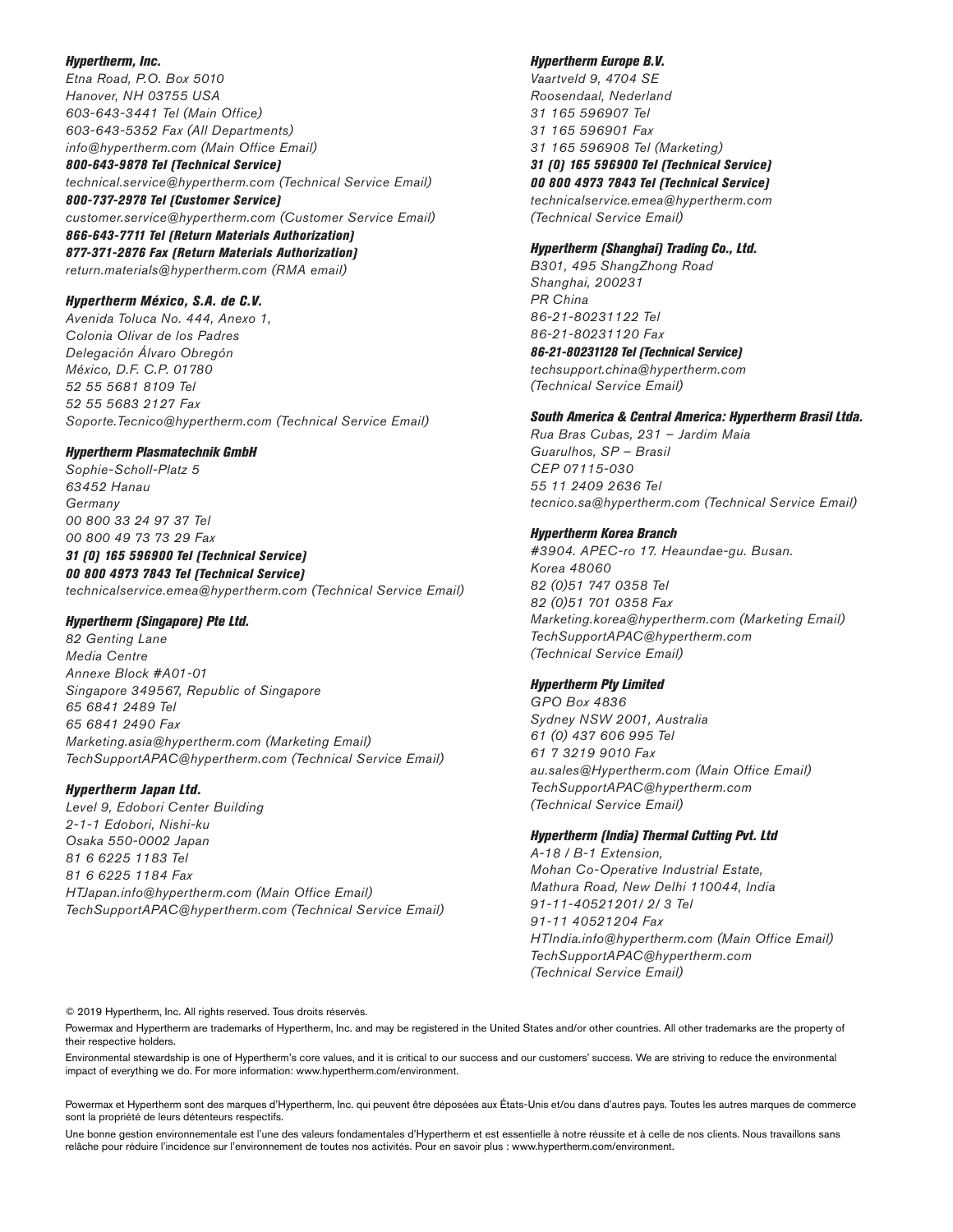## **Introduction**

## **WARNING**



### ELECTRIC SHOCK CAN KILL

Disconnect electrical power before doing any installation or maintenance.

All work requiring removal of the plasma power supply outer cover or panels must be done by a qualified technician.

See the Safety and Compliance Manual (80669C) for more safety precautions.

## **Purpose**

This Field Service Bulletin describes the steps necessary to install the C-style clamp on the ring terminal work leads for the Powermax65 or Powermax85.

## **Tools and materials needed**

■ 10 mm hexagonal socket wrench

## **Kit 428921 contents**

| Part number | <b>Description</b>                            | Quantity |
|-------------|-----------------------------------------------|----------|
| 108912      | C-style clamp and hardware                    |          |
|             | • C-style clamp                               |          |
|             | $\bullet$ Bolt: 1/4 inch – 20 X 1 inch bolt   |          |
|             | • Nut: $1/4$ inch $-20$ hex nut               |          |
|             | • Washers: #4 THK, OD: 9/16 inch, ID:1/4 inch | 2        |
|             |                                               |          |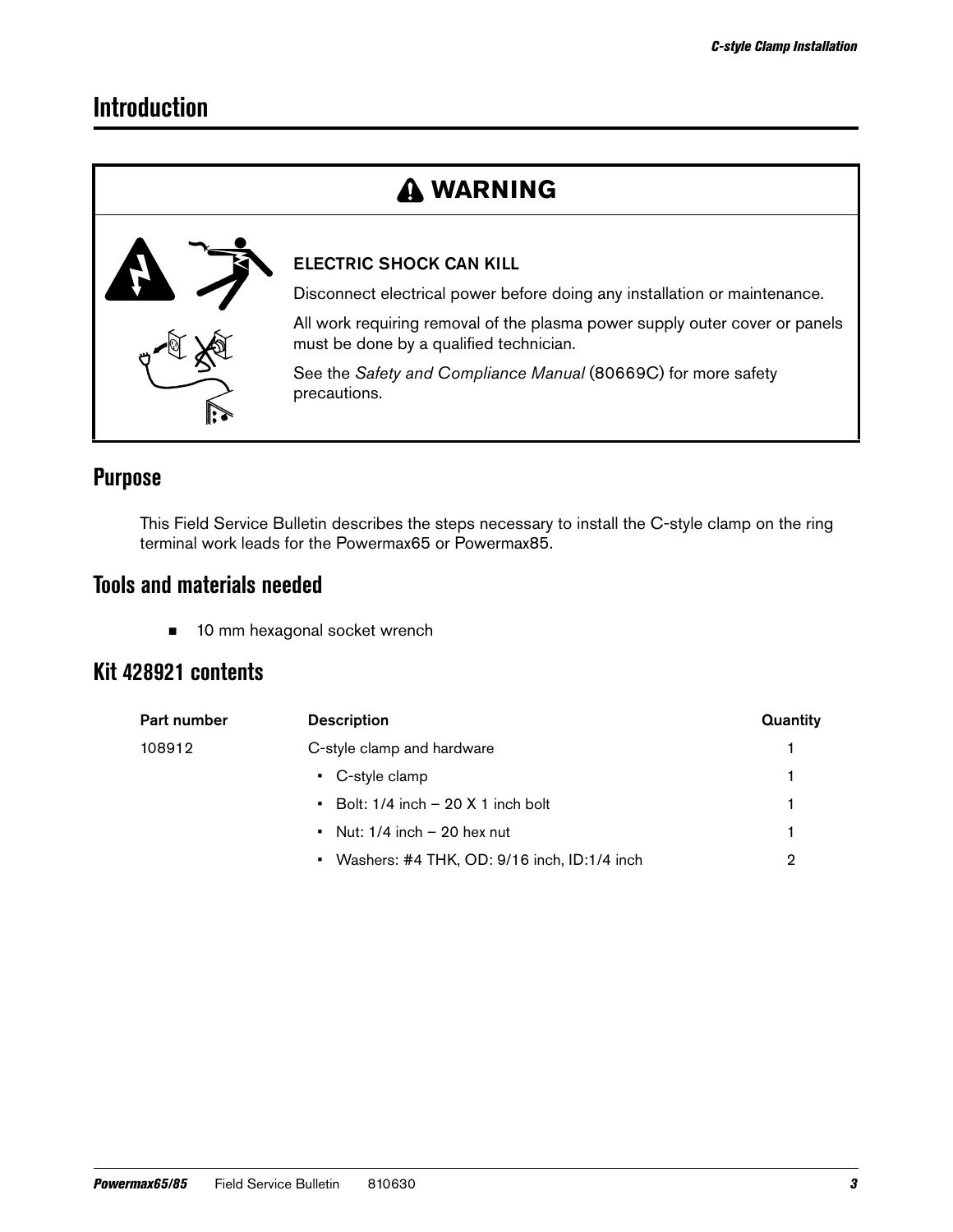## **Install the C-style clamp on the work lead**

- 1. Set the power switch to OFF (O) and disconnect the power cord from the power source.
- 2. Align the hole in the ring terminal of the work lead with the hole in the C-style clamp.
- **3.** Put a washer on top of the ring terminal of the work lead and below the C-style clamp.



Figure 1

- 4. Insert the bolt through the clamp, ring terminal, and washers.
- 5. Install the nut. Tighten the nut to 6.8 N∙m (60 in∙lb).
- **6.** Connect the power cord to the power source.
- 7. Set the power switch to ON (I).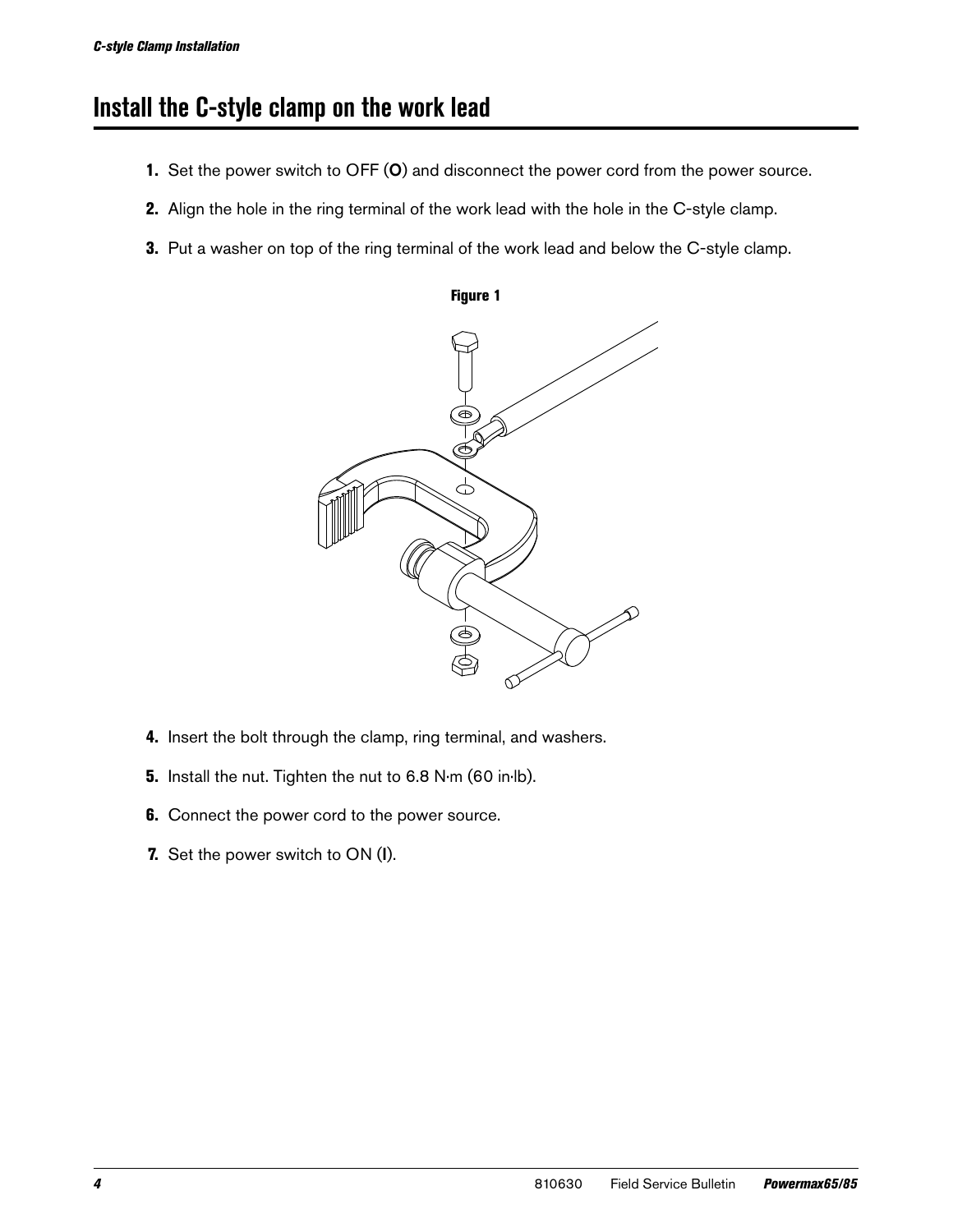## **Introduction**

## **A AVERTISSEMENT**



### UN CHOC ÉLECTRIQUE PEUT ÊTRE MORTEL

Débrancher l'alimentation électrique avant toute installation et tout entretien.

Tous les travaux nécessitant le retrait du couvercle ou des panneaux de la source de courant plasma doivent être effectués par un technicien qualifié.

Se reporter au Manuel de sécurité et de conformité (80669C) pour des mesures de sécurité supplémentaires.

## **Objectif**

Ce bulletin de service sur le terrain décrit les étapes nécessaires pour l'installation du connecteur en C sur les câbles de retour de la cosse ronde du Powermax65 ou du Powermax85.

## **Outils et matériel requis**

**Clé à douille hexagonale de 10 mm** 

## **Contenu du kit 428921**

| Numéro de référence | <b>Description</b>                                      | Quantité |
|---------------------|---------------------------------------------------------|----------|
| 108912              | Connecteur en C et matériel                             |          |
|                     | • Connecteur en C                                       |          |
|                     | • Boulon : Boulon de $1/4$ po $-$ 20 X 1 po             |          |
|                     | • Écrou : Écrou hexagonal de 1/4 po $-20$               |          |
|                     | • Rondelles: $n^{\circ}$ 4 THK, DE: 9/16 po, DI: 1/4 po |          |